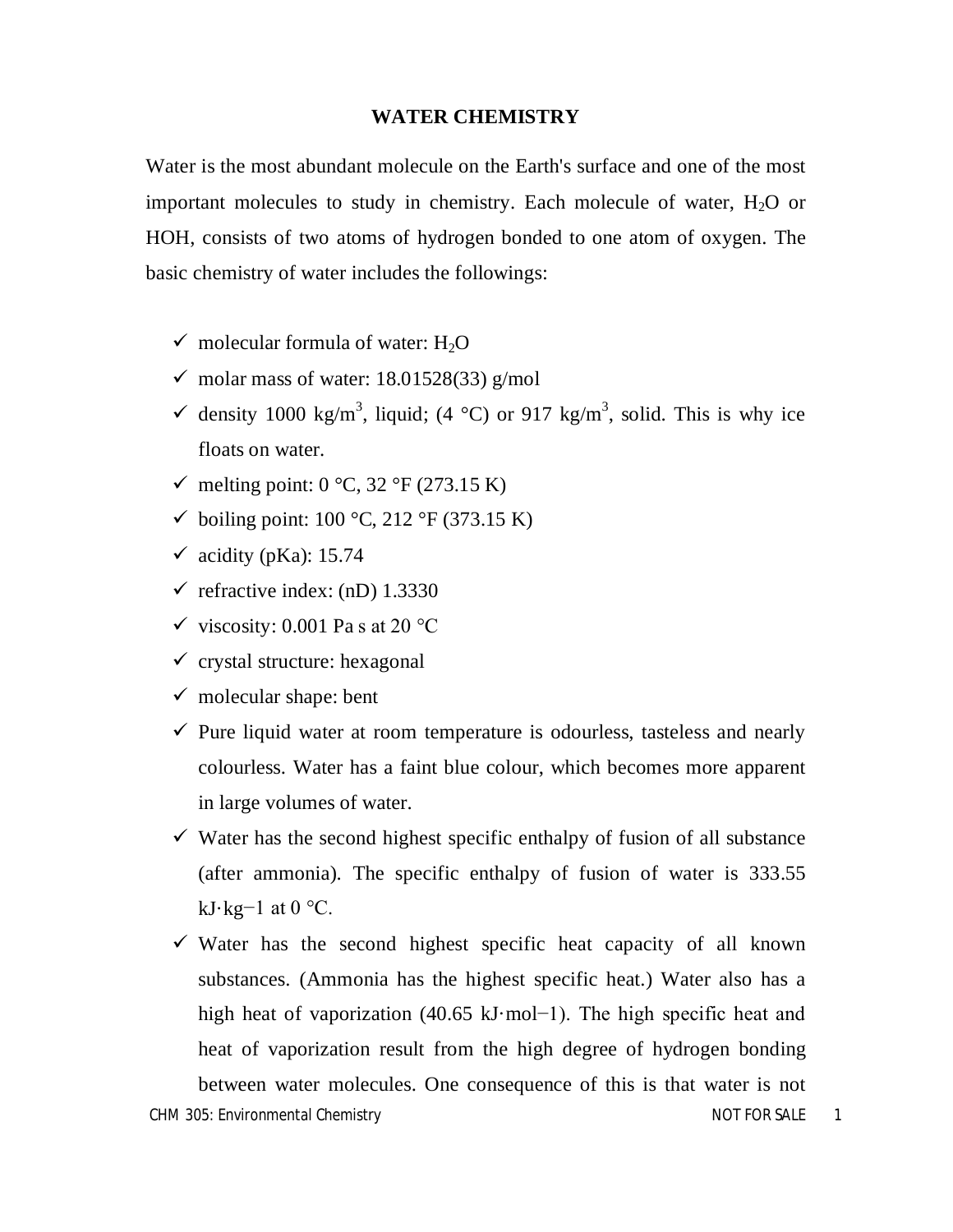subject to rapid temperature fluctuations. On Earth, this helps to prevent dramatic climate changes.

Water plays an important role as a chemical substance. Its many important functions include being a good solvent for dissolving many solids, serving as an excellent coolant both mechanically and biologically, and acting as a reactant in many chemical reactions. Blood, sweat and tears; are all solutions of water.

### **HARD & SOFT WATER**

Hard water is any water containing an appreciable quantity of dissolved minerals. Soft water is treated water in which the only cation is sodium. The minerals in water give it a characteristic taste. Some natural mineral waters are highly sought for their flavor and the health benefits they may confer. Soft water, on the other hand, may taste salty and may not be suitable for drinking. The reason for the use of water softener in extremely hard water is that hard water may shorten the life of plumbing and lessen the effectiveness of certain cleaning agents. When hard water is heated, the carbonates precipitate out of solution, forming scale in pipes and tea kettles. In addition to narrowing and potentially clogging the pipes, scale prevents efficient heat transfer, so a water heater with scale will have to use a lot of energy to give hot water. Soap is less effective in hard water because its reacts to form the calcium or magnesium salt of the organic acid of the soap. These salts are insoluble and form grayish soap scum, but no cleansing lather. Detergents, on the other hand, lather in both hard and soft water. Calcium and magnesium salts of the detergent's organic acids form, but these salts are soluble in water.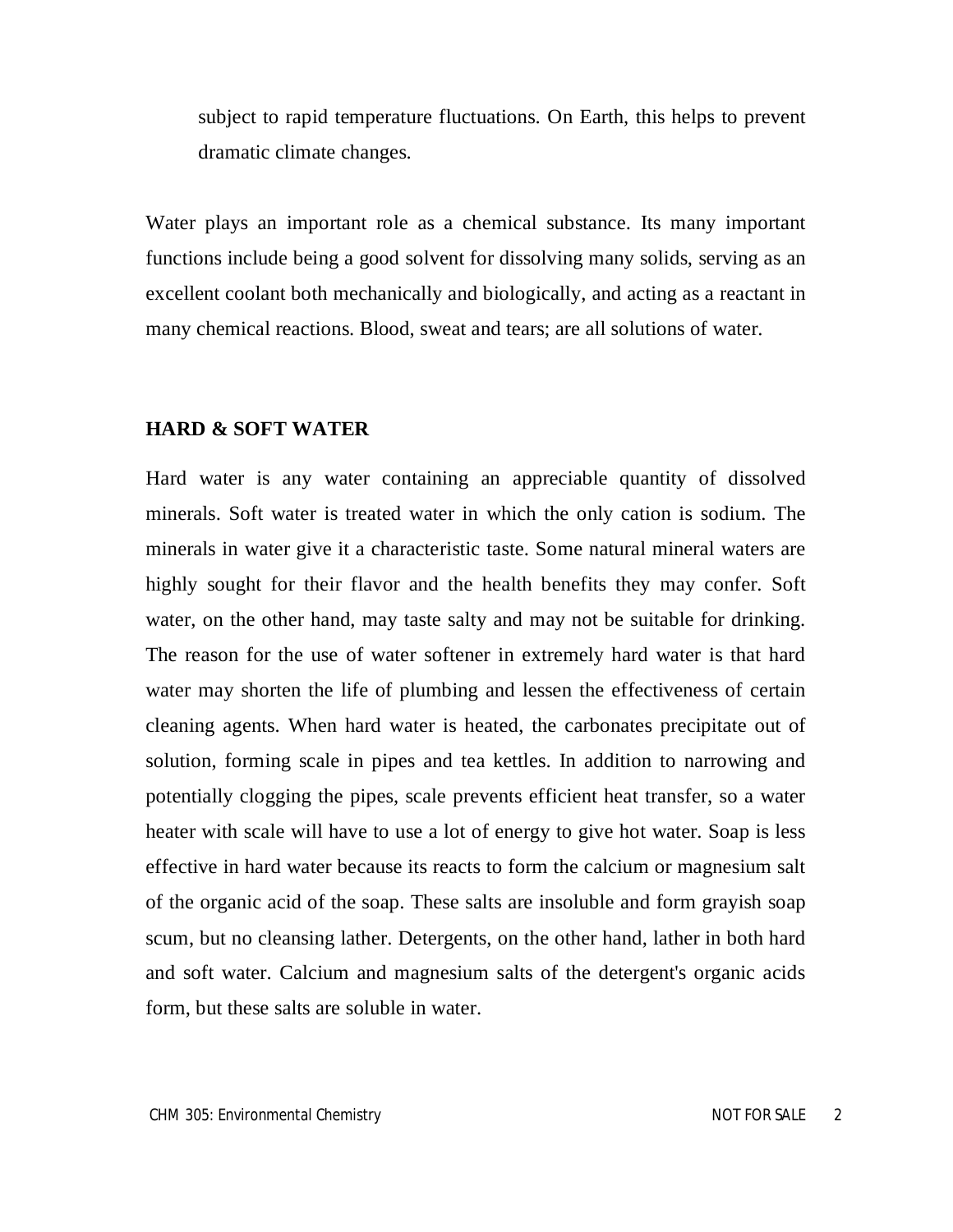Hard water can be softened (have its minerals removed) by treating it with lime or by passing it over an ion exchange resin. The ion exchange resins are complex sodium salts. Water flows over the resin surface, dissolving the sodium. The calcium, magnesium, and other cations precipitate onto the resin surface. Sodium goes into the water, but the other cations stay with the resin. Most of the ions have been removed in soft water, but sodium and various anions (negatively charged ions) still remain. Water can be deionized by using a resin that replaces cations with hydrogen and anions with hydroxide. With this type of resin, the cations stick to the resin and the hydrogen and hydroxide that are released combine to form pure water.

### **WATER POLLUTION**

Water is an essential raw material for human survival because of its usefulness in domestic and industrial activities. It is also one of the most abundant resources on earth. About 78% of the earth crust is water which could create an impression that water is readily available for human uses. However, there is a global increasing scarcity of water because of the pollution of water due to various anthropogenic activities. **Water pollution** is the contamination of water bodies such as lakes, rivers, oceans, and groundwater caused by human activities, which can be harmful to organisms and plants which live in these water bodies. Although natural phenomena such as volcanoes, algae blooms, storms, and earthquakes also cause major changes in water quality and the ecological status of water, water is typically referred to as polluted when it impaired by anthropogenic contaminants and either does not support a human use (like serving as drinking water) or undergoes a marked shift in its ability to support its constituent biotic communities.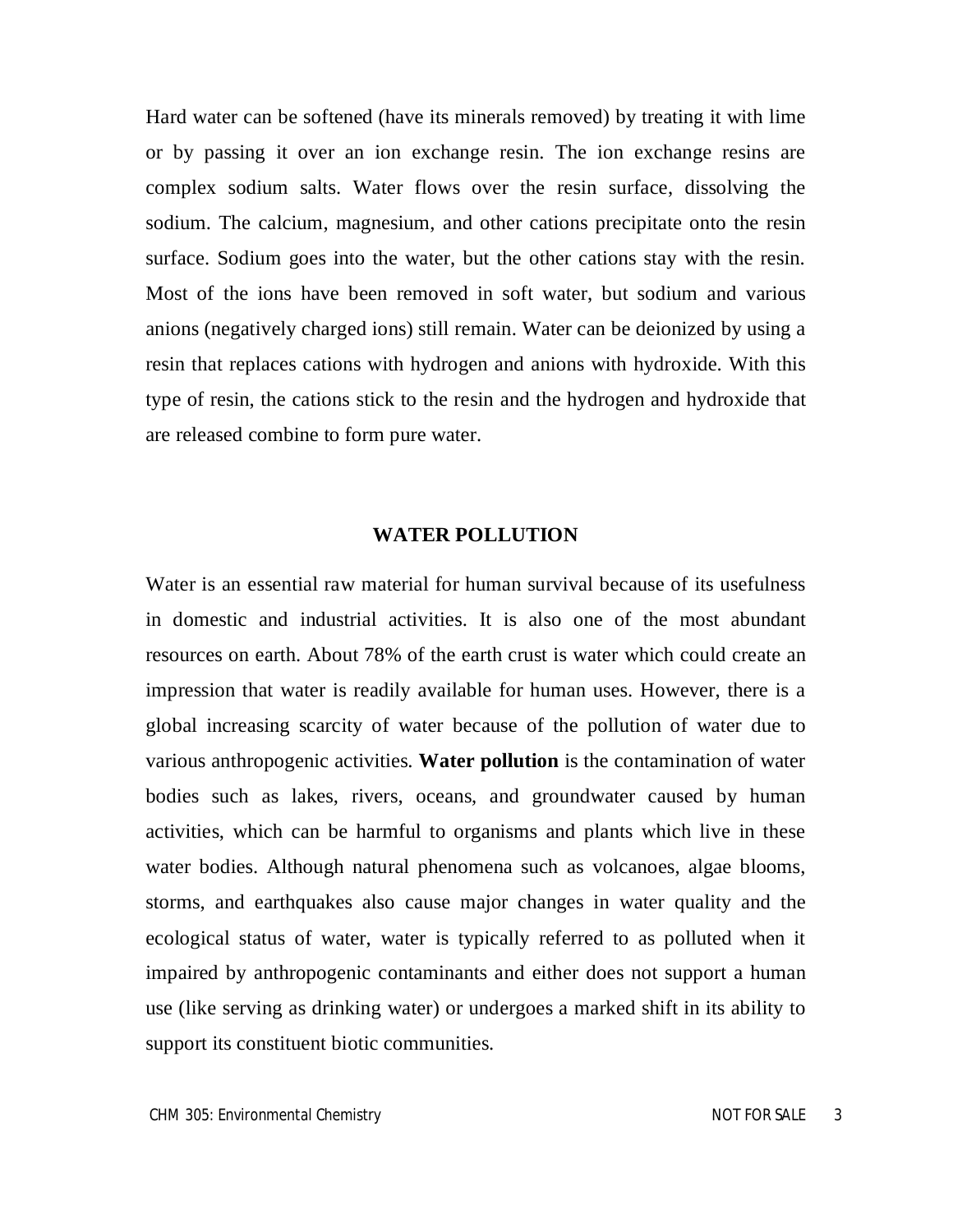Water pollution is a serious environmental problem which arises as a result of the unprecedented population growth, urbanization, and industrialization. As the urbanization process continues, water pollution problems have become increasingly evident, and have led to serious ecological and environmental problems. Industrial production without adequate regard for environmental impacts has increased water and air pollution, and has led to soil degradation and large-scale global impacts such as acid rain, global warming, and ozone depletion.

As a result of the water pollution, serious conflicts have arisen; industry competes with agriculture to obtain water, agriculture competes for water with the environment, and upstream areas compete for water with downstream areas. In most cities with water scarcity urban and industrial wastes are generally disposed of without adequate treatment; urban discharge of domestic sewage and industrial wastewater discharge are increasing, exacerbating foreseeable water shortages. Only if we act to improve water use and water management will we meet the acute freshwater challenges facing us over the coming years.

### **Sources of water pollution**

Sources of water pollution are activities, facilities, and conditions that contribute pollutants resulting in impairment of water quality. Understanding source of water pollution is essential to water sanitation. Two broad categories of sources of water pollution are *Point source* and *nonpoint source*.

### **A. "Point source" pollution**

*Point source* occurs when harmful substances are emitted directly into a body of water. An example of a point source of water pollution is a pipe from an industrial facility discharging effluent directly into a river. *Point source*s are identifiable sources of pollutant dispersion among which are: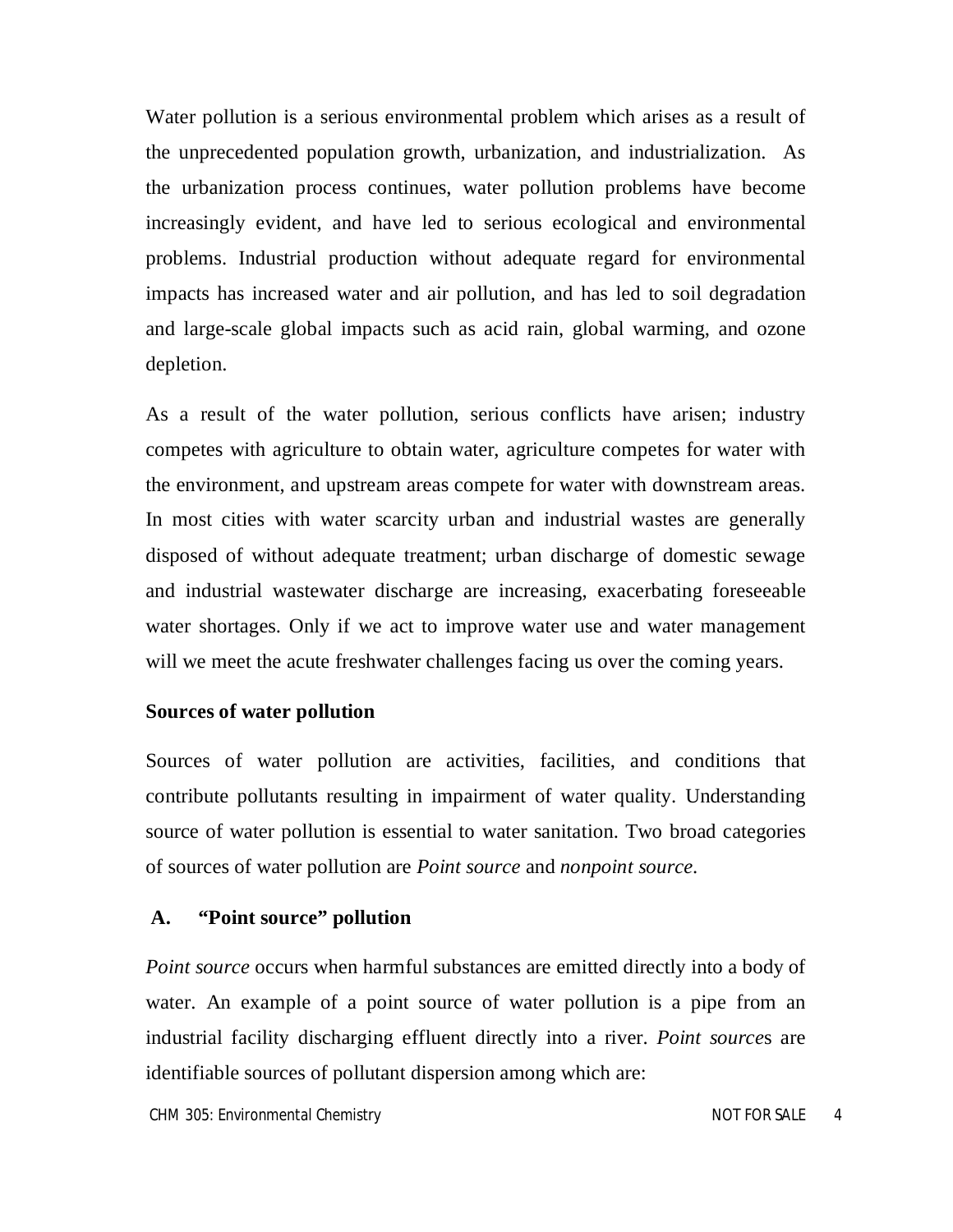- $\triangleright$  Minor and major industrial point sources like effluents and waste from various manufacturing companies discharge at a specific point into the environment.
- $\triangleright$  Minor and major domestic and municipal point sources which include domestic waste disposal, landfill and solid waste dumpsite, septic tank leakage, and inappropriate disposal of sewage which all have effect on the aquifer.
- Others are leakages from active and abandoned mines, petroleum exploration and refining activities, petroleum product transportation and dispensing activities nationwide, hospital waste, etc.

*Point-source pollution is usually monitored and regulated, at least in Western countries, though political factors may complicate how successful efforts are at true pollution control.*

# **B. "Nonpoint source" pollution**

*Nonpoint source* delivers pollutants indirectly through transport or environmental change. An example of a nonpoint-source of water pollution is when fertilizer from a farm field is carried into a stream by rain (i.e. run-off).

Nonpoint source are diffused sources of pollution and are difficult to identify. Among this are: roof run-off; road run-off; agricultural based contamination through fertilizer usage; pesticide residue; metals from the use of organic manure; pasture grazing metal pollution; sewage water irrigation. Others are discharge from automobile exhaust pipes; electricity generating sets and other internal combustion engine. Pollutants from the last set of sources are precipitated by rainfall and find their way into the aquatic habitat beside the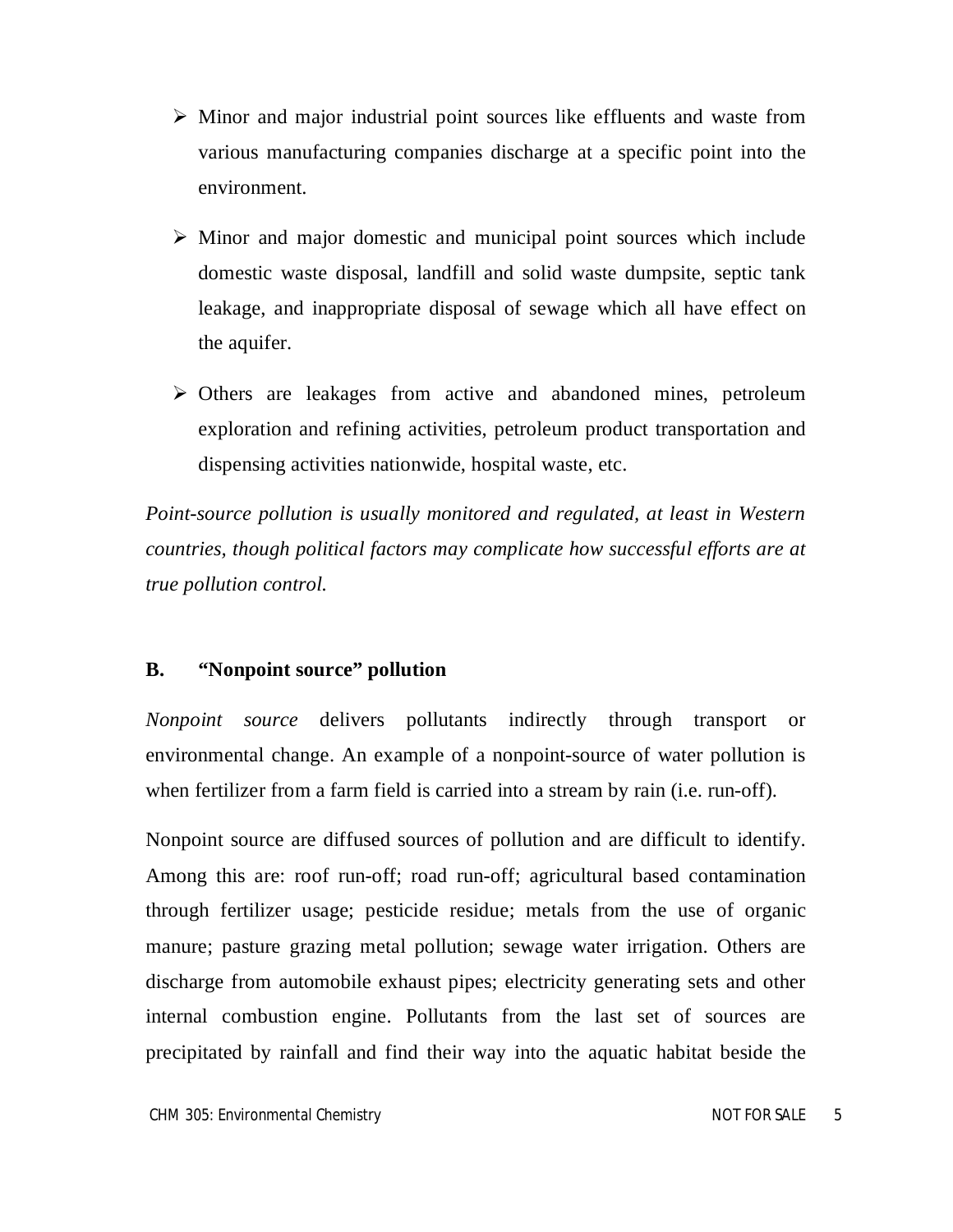ones inhaled. Flood actions, erosion of geological structure, accidental oil spillage are also among these non-point sources of pollution.

*'Nonpoint sources' pollution is much more difficult to monitor and control, and today they account for the majority of contaminants in streams and lakes.*

## **Water Sanitation**

The sanitation of water will make it support various human uses such as drinking, other domestic uses, irrigation, livestock watering, swimming, recreational uses, among others. According to World Health Organisation, an important share of the total burden of disease worldwide—around 10%—could be prevented by improvements related to drinking-water, sanitation, hygiene and water resource management. Some examples of global disease burdens that are known to be preventable in this manner are: diarrhoea, malnutrition, intestinal nematode infections, lymphatic filariasis, trachoma, schistosomiasis, malaria, etc. The water sanitation could be either preventive or remediation.

#### **A. Preventive water sanitation**

Prevention is better than cure. The prevention of waste/contaminant in entering the water bodies is preferable to remediation of polluted water system. Industries that pollutes the environment must learn to or be made to prevent such by introduction of cleaner production technology. They should review their production process such that less waste-water is generated (waste reduction). Likewise, the generated waste should be considered for reuse and or recycling instead of being discharged into the environment to cause pollutions. Also, domestic waste discharge, sewage disposal into water bodies should be strongly discouraged. The water system cannot assimilate pollutants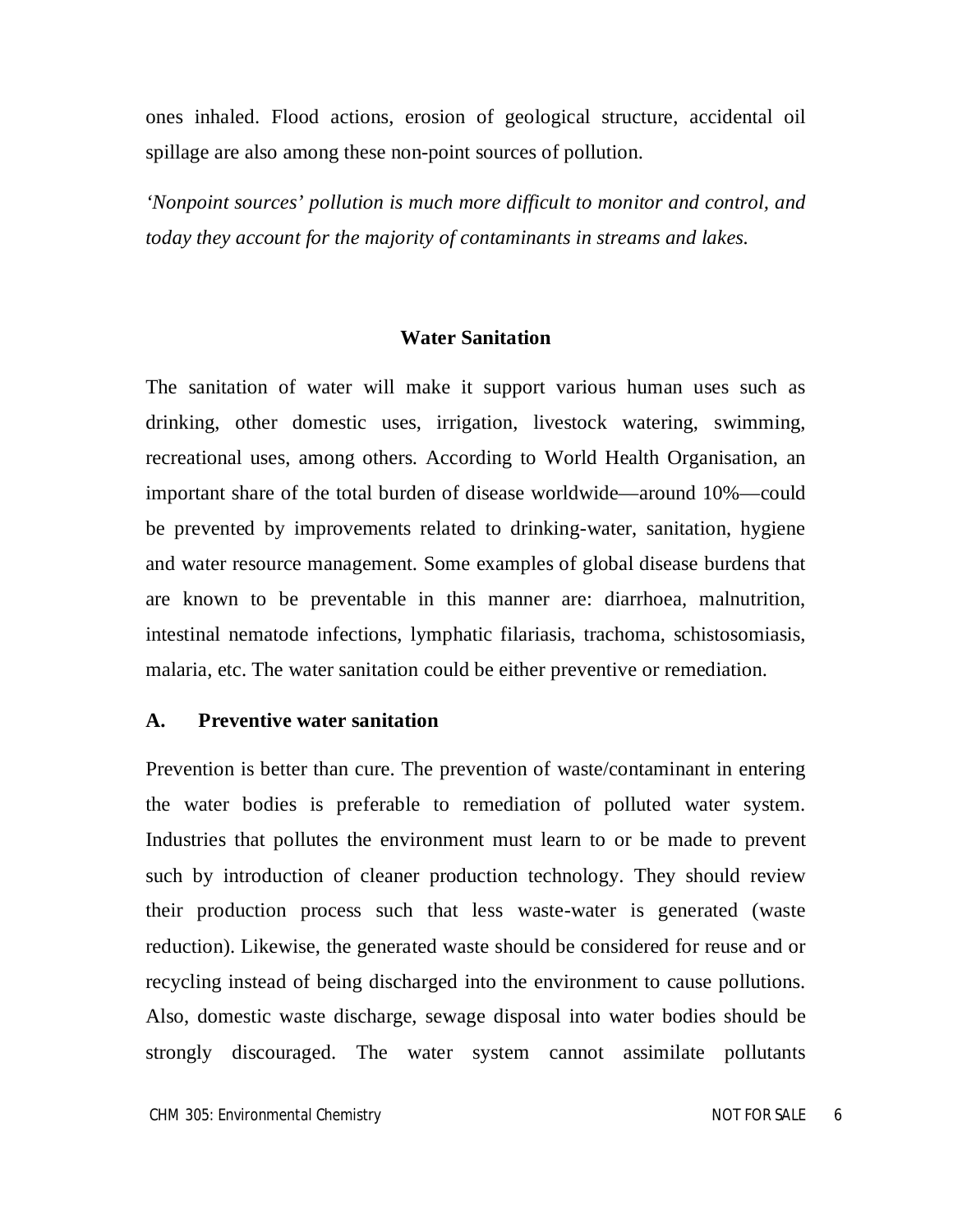indefinitely. The waste disposed in water system get back at us; the ecosystem is a closed system. Thus, prevention should be emphasised.

# **B. Remediation**

On a large scale, remediation and purification of water especially for human consumption involve coagulation, sedimentation, filtration, deodourization, ozonation, chlorination. The last stage is meant to disinfecting. Disinfection reduces microbes and improve water quality for consumption. Finally, transportation of water in pipes to homes or packaging processes have also being observed to contaminate the water. Thus, care must be ensured that the integrity of the water is maintained in distribution.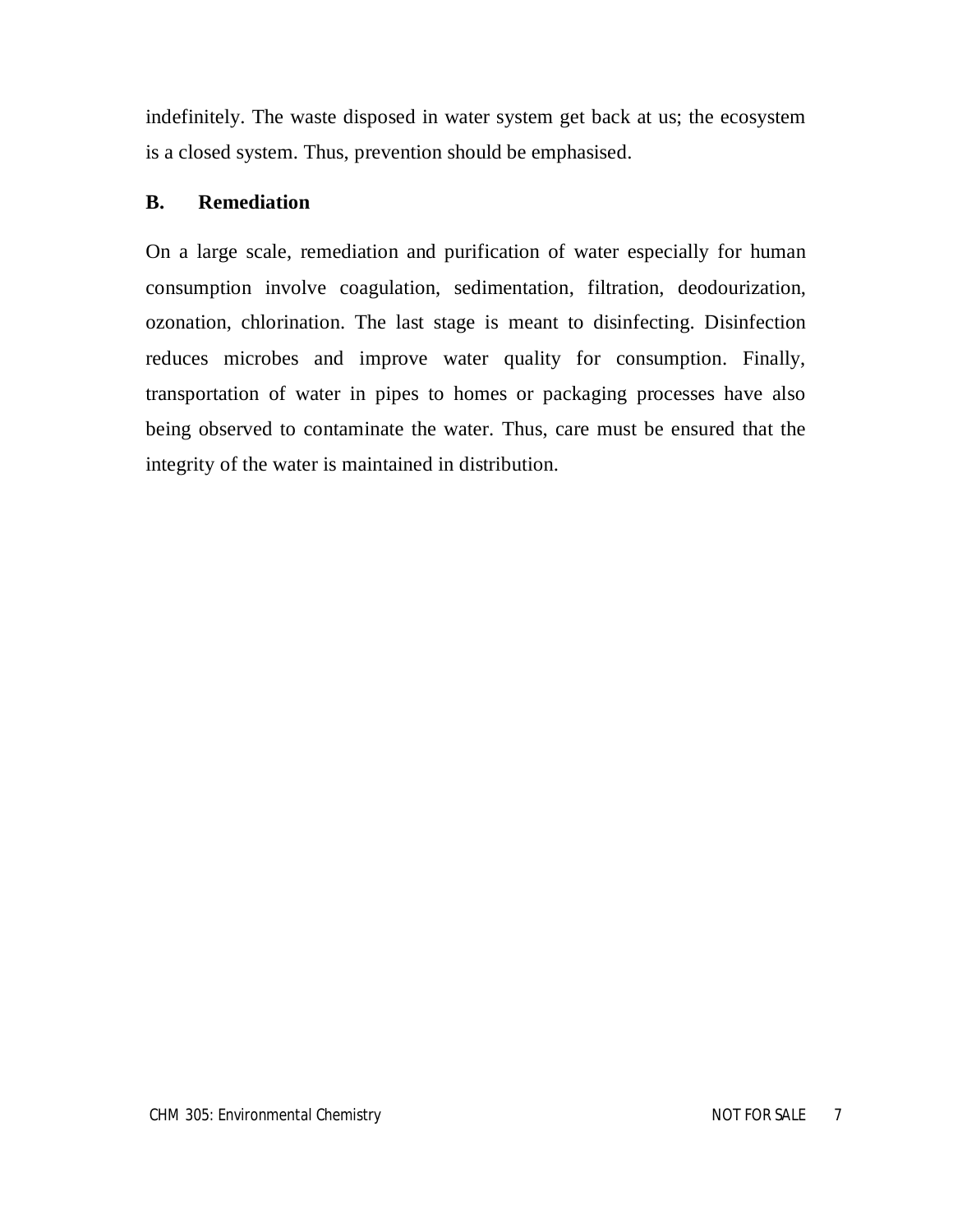#### **DOMESTIC AND INDUSTRIAL EFFLUENTS**

Domestic and industrial effluents are liquid waste discharged from a municipal waste, sewage system, factory, nuclear power station, or other industrial plant. When insoluble particles, soluble salts, sewage (waste water), garbage, low level of radioactive substances, industrial wastes, algae, bacteria, etc. go into the water, water gets polluted. A lot of industrial wastes are generated by industrial processes which are invariably disposed to the environment. These do result into pollution when the assimilative capacity of the environment is exceeded.

Pollution is defined as the introduction to the environment by man, directly or indirectly of substance or energy into the environment resulting in deleterious effects to living resources and ecological systems and damage to structure, amenity or interference with the use of the environment.

Industrial waste encompases a wide range of materials of varying environmental toxicity. This includes general rubbish, food wastes, acids and alkali, oils, solvents, resins, paints and sludge. About 8-9% of the total waste generated by industry is classified as 'hazadous' wastes because they contain substance that are toxic to humans, plants or animals, are corrosive, flammable or explosive or have high chemical reactivity. Hazardous wastes arise from the use of pesticides, chemicals, from wood treatments, oils, solvents, and batteries discarded.

### **CAUSES OF INDUSTRIAL POLLUTION**

1) *Technical*: Many industries use outdated manufacturing processes, obsolete equipment and technologies, failure (such as oil spillage), pipeline leakage or corrosion, leaking underground storage; any of these may lead to water pollution.

*CHM 305: Environmental Chemistry NOT FOR SALE 8*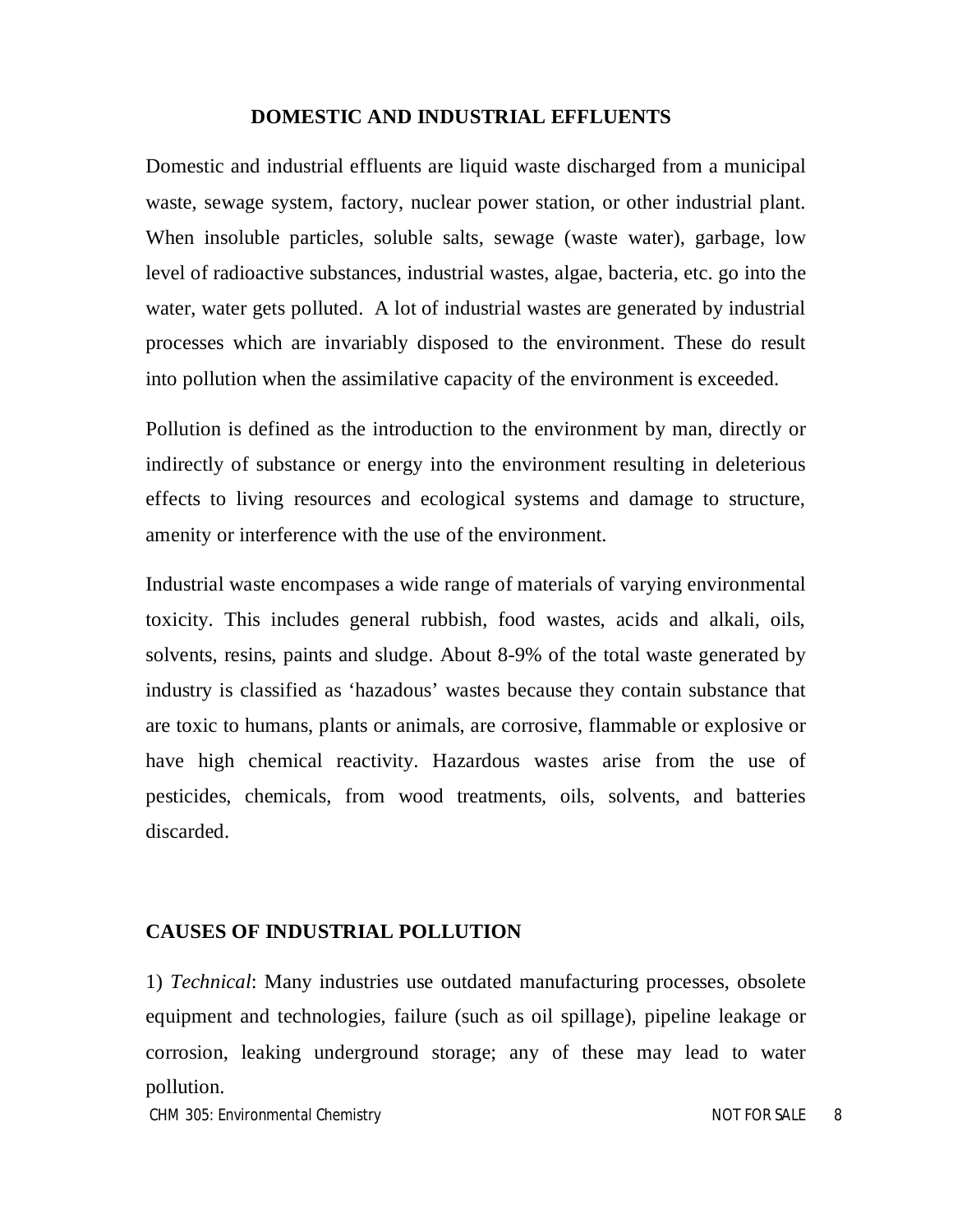2) *Types of energy source*: The energy source is usually a major investment in industries. If this is unreliable, and obsolete, a serious air, noise pollution, and water pollution.

3) *Economical causes*: Lack of adequate financial resources may inhibit implementation of abatement technology or upgrading of old plants or ineffective environmental controls.

4) *Social causes*: This may be due to ignorance, low environmental awareness, sabotage and vandalisation of pipelines.

5) *Regulatory/Environmental failures*: this arise when the environmental protection agencies are weak or they allow culprit to pay pittance compensation for environmental damage.

6) *Racism*: This occurs from trans-boundary movement of hazardous wastes from one country to the other. Example is the 1988 illegal dumping of toxic wastes from Italy to Koko port in Delta State, Nigeria.

7) *Profit/Attitudinal perception*: Many industries perceive investment made on pollution abatement and control as reducing profit.

# **STRATEGY FOR MANAGEMENT OF DOMESTIC & INDUSTRIAL EFFLUENT.**

### **1. CONTROL of Domestic effluent**

Domestic effluent can be prevented or minimized by the following methods:

a) The use of excess of nitrate and phosphate fertilizers should be avoided.

*CHM 305: Environmental Chemistry NOT FOR SALE 9* b) The use of synthetic detergents should be minimized or bio-degradable detergents (bio-degradable detergents are those which can be decomposed by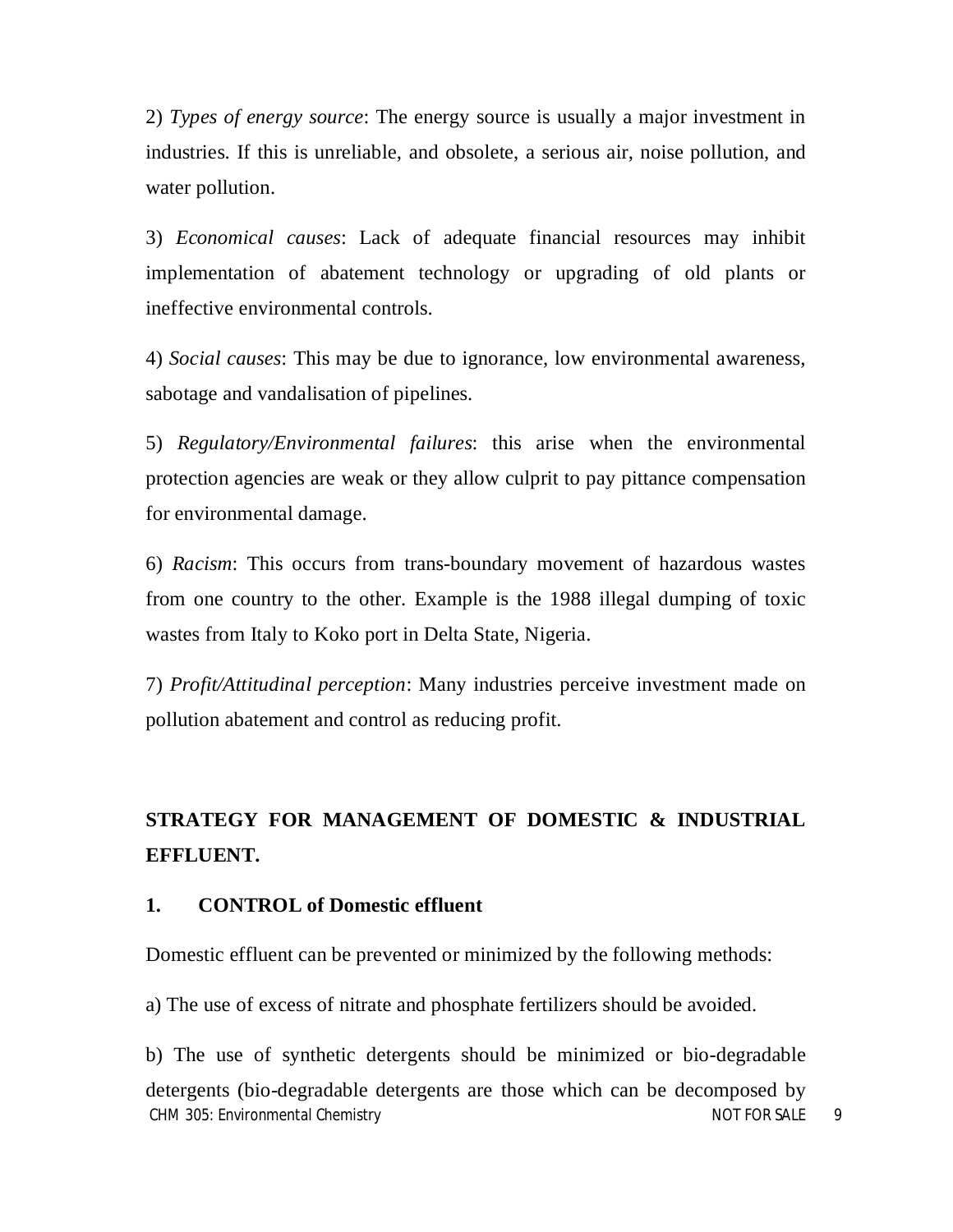the bacteria) should be used. Alternatively, a combination of washing soda and soap should be used for washing the clothes.

c) Before throwing the industrial wastes into the rivers and lakes, they should first be treated chemically to neutralize the harmful substance present in them.

d) The radioactive waste products obtained in reactors used in hospitals and scientific laboratories should be enclosed in containers made of concrete and then buried.

### **2. TREATMENT of domestic effluent**

There are basically two methods of treating domestic effluents namely: primary and secondary treatment methods. In primary treatments: solids are allowed to settle and are removed from the water. Secondary treatment uses biological processes to remove 90% of the organic matter in sewage. The principal processes for secondary treatments are trickling filters and activated sludge process.

**Trickling filter** is a bed of rock or stones. The sewage is trickled over the bed and bacteria will break down the organic wastes. **Activated sludge** process removes organic matter from sewage by saturating it with air and biologically active sludge i.e. solid matter that settles to the bottom of sedimentation table. This process is free of flies and odours, but it is more costly to operate than the trickling filter.

Adequate supply of oxygen is necessary for the activated sludge process to be effective. The final phase of the secondary treatment consists of the addition of chlorine to the effluent coming from the trickling filter or the activated sludge process. Chlorine in liquid form is usually injected into the effluent before it is discharged into a water course. If done cleverly, chlorine will kill more than 99% of the harmful bacteria in an effluent.

*CHM 305: Environmental Chemistry NOT FOR SALE 10*